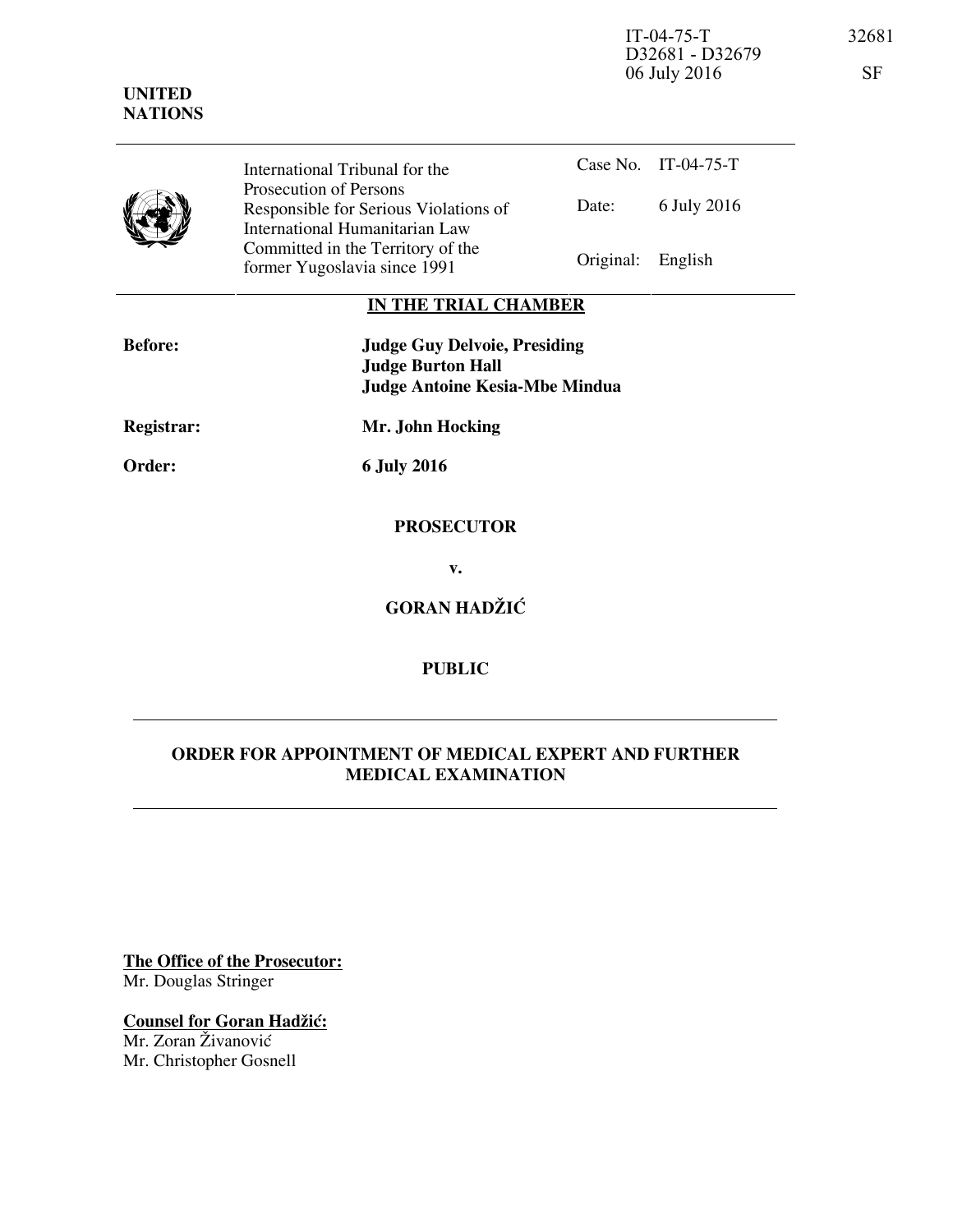**TRIAL CHAMBER II** of the International Tribunal for the Prosecution of Persons Responsible for Serious Violations of International Humanitarian Law Committed in the Territory of the former Yugoslavia since 1991 ("Trial Chamber" and "Tribunal", respectively);

**NOTING** that, on 24 March 2016, the Trial Chamber issued its "Decision on Remand on the Continuation of Proceedings" ("Decision on Remand"), in which it, Judge Mindua dissenting, ordered an indefinite stay of proceedings as it more adequately serves the interests of justice and is in line with the practice of the Tribunal; $<sup>1</sup>$ </sup>

**NOTING** that, on 17 June 2016, the Trial Chamber issued its "Decision on Prosecution Motion for Formal Termination of the Proceedings" ("Decision on Formal Request for Termination"), in which it denied requests by the Prosecution and Defence to formally terminate the proceedings;<sup>2</sup>

**CONSIDERING** that, in relation to the Defence's request for the termination of proceedings on the basis of Hadžić's current state of health, the Trial Chamber noted the most recent RMO Reports<sup>3</sup> provide no new information that changes the general picture of Hadžić's health condition from the time the Decision on Remand was issued; $4$ 

**CONSIDERING** that the Trial Chamber would benefit from receiving additional information on the current state of Hadžić's health from an independent neuro-oncologist before it further considers what course the future of these proceedings should take;

**CONSIDERING** that the Trial Chamber last heard from Dr. Pol Specenier, a Tribunal-appointed, independent neuro-oncologist, regarding Hadžić's health on 21 August 2015;<sup>5</sup>

**PURSUANT** to Rules 33(B), 54, and 74 *bis* of the Tribunal's Rules of Procedure and Evidence, hereby, *proprio motu*:

(a) **ORDERS** the Registry to appoint an independent neuro-oncologist, preferably Dr. Pol Specenier;

 $\overline{a}$ 

<sup>&</sup>lt;sup>1</sup> Decision on Remand, paras 30, 31. The public redacted version of this decision was filed on 5 April 2016.

<sup>&</sup>lt;sup>2</sup> Decision on Formal Request for Termination, paras 11-12, 14. The Trial Chamber notes that the Prosecution and Defence have requested certification to appeal the Decision on Formal Request for Termination. *See* Prosecution Request for Certification to Appeal Decision on the Formal Termination of Proceedings, 23 June 2016; Request for Certification to Appeal Decision on Prosecution Motion for Formal Termination of the Proceedings, 24 June 2016. *See also*, Decision on Requests for Certification to Appeal Decision on Prosecution Motion for Formal Termination of the Proceedings, 6 July 2016. For a full procedural history see Consolidated Decision on the Continuation of Proceedings, 26 October 2015, paras 6-11 and Decision on Formal Request for Termination, paras 2-5.

<sup>&</sup>lt;sup>3</sup> The Trial Chamber receives information on Hadžić's health every two weeks, as relayed by his wife and members of Hadžić's treating team in Serbia to the Reporting Medical Officer of the United Nations Detention Unit ("RMO Reports").

<sup>&</sup>lt;sup>4</sup> Decision on Formal Request for Termination, para. 12.

<sup>&</sup>lt;sup>5</sup> Consolidated Decision on the Continuation of Proceedings, 26 October 2015, para. 10.